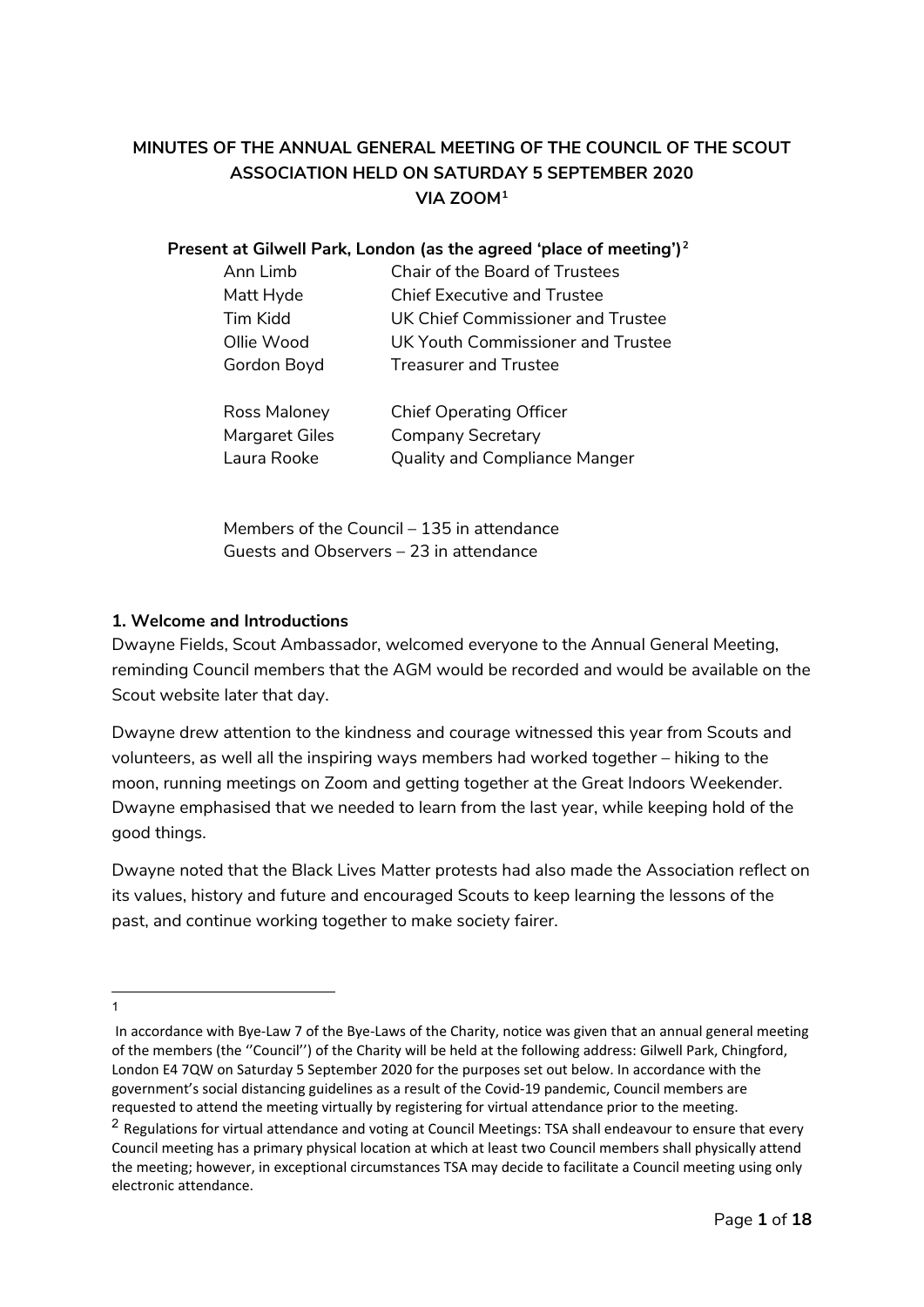The pandemic had also meant thinking differently and doing things in different ways. Including how we held this year's AGM; this would be the first AGM held digitally in the Association's 114 year history.

A special video message from the Association's President, The Duke of Kent was shared.

### **2. Council vote to adopt regulations for governing this meeting**

Tim Kidd, UK Chief Commissioner thanked Dwayne Fields and advised Council members that there were a few legal and technical areas to address before the Review of the Year. As explained in the pre-meeting email, the AGM was by necessity being held digitally this year. Council members therefore needed to vote to adopt regulations which would govern how the rest of the meeting would operate, as well as how Council members would be able to cast electronic votes on the business of the meeting. The UK Chief Commissioner advised that the Council were empowered to adopt such regulations by Bye Law 17, which would ensure the meeting was legally valid. Members were asked to vote in advance to indicate approval of the regulations; 99.6% of those who voted indicated their approval, which required formal ratification. Members present were asked to turn their cameras on at this point in order to vote to adopt these regulations.

In order to demonstrate compliance with the Bye-Laws, the decision on whether to adopt the electronic voting regulations needed to be approved by at least 35 Council members (i.e. a quorum) voting by a show of hands. The Council unanimously **APPROVED** the adoption of the regulations and continued to progress the meeting in line with the agenda.

Prior to the AGM, Council members were also asked to indicate their approval in regards to the chairing of the meeting. Unfortunately The Scouts' President, The Duke of Kent and the Chief Scout could not be present. The Board of Trustees therefore proposed that the Chair of the Board, Ann Limb, should chair the AGM. Voting which took place prior to the meeting indicated that Council members supported the proposal; members were asked to raise their hands to formally ratify this decision. The Council unanimously **APPROVED** that the Chair of the Board, Ann Limb, chair the AGM.

Council members noted that there would be a Q and A session at 2pm, allowing time for a break after the AGM. The UK Chief Commissioner asked that Council members wait to submit any further questions until the AGM was complete, using the chat function either during the break or during the session.

Tim Kidd introduced the Association's Chair, Dr Ann Limb.

Ann Limb expressed sympathy for every person affected by the pandemic, understanding that it had had a devastating impact on families, including Scouting families across the country. Dr Limb also expressed sincere thanks to all the NHS staff and key workers who have worked so tirelessly during this time.

Dr Limb explained that the pandemic had impacted on Scouts, with fewer meetings and activities taking place since March 2020. There had also been serious repercussions on the Association's finances and its ability to operate. The UK Chief Commissioner and Chief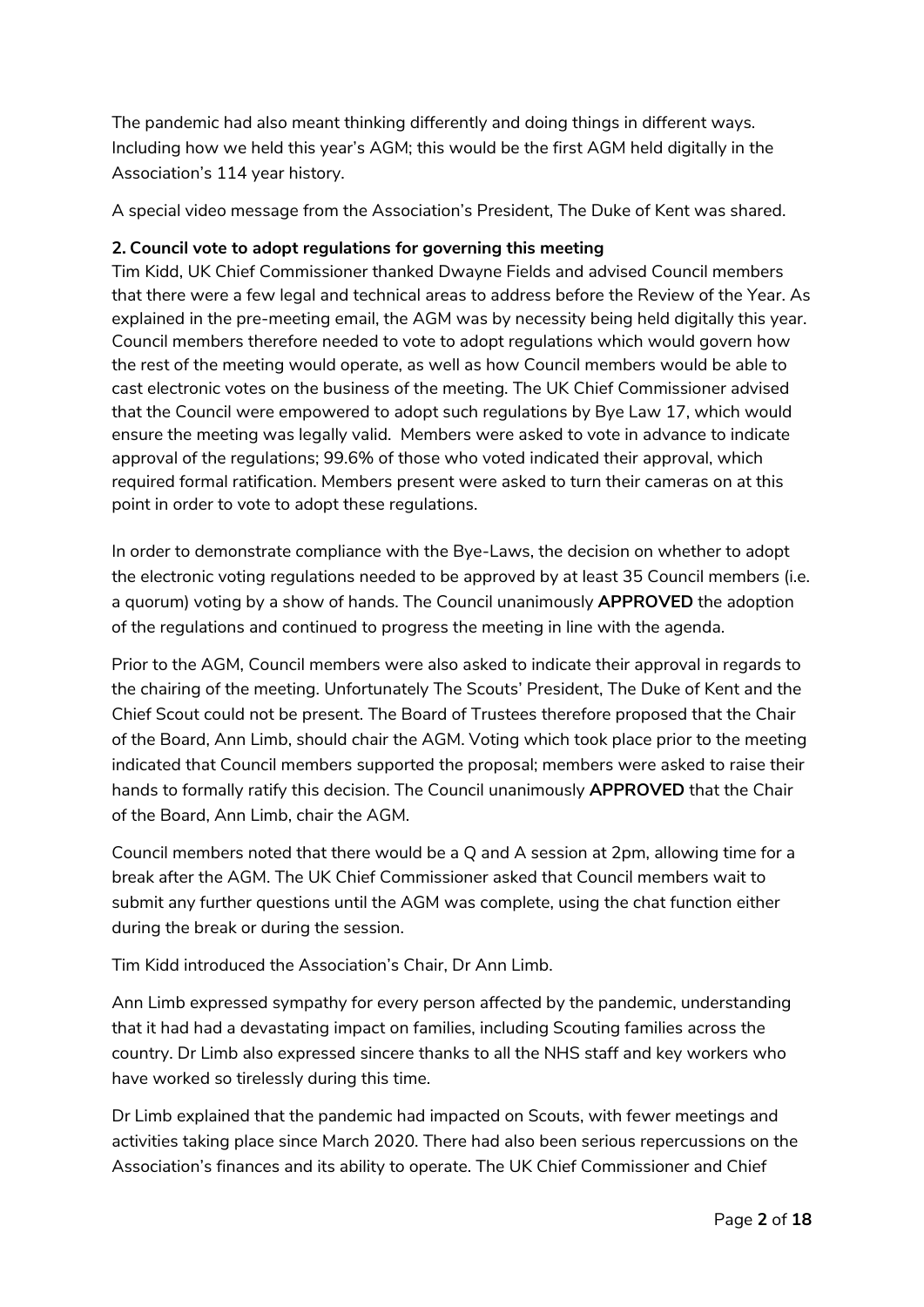Executive would provide more information about the steps being taken to address this. First and foremost, Dr Limb wished to thank volunteers for the way they had responded to the crisis, demonstrating their generosity, practicality and determination. While it would take time, the organisation would recover because of the determination of Scouts. At this point the "Scouts Made Me" ambassador video was shared with Council members.

Dr Limb welcomed back Tim Kidd, UK Chief Commissioner, and Matt Hyde, Chief Executive to provide the Review of the Year.

### **3. Review of the Year**

The Chief Executive thanked Dwayne Fields and Ann Limb and noted that the past year had been incredibly tough. Despite heroic efforts from volunteers running Zoom calls, face to face meetings were lost for part of the spring, and all of the summer terms, which had been very hard for young people. Our research shows that two thirds of 14-18 year olds say the crisis has had a negative impact on their mental health. Matt Hyde explained that Scouts was vital for helping young people maintain a sense of connection, of belonging and wellbeing with the crisis demonstrating the critical role that Scouts played in young people's lives.

The Chief Executive explained that it had been a year of change, not least in terms of digital transformation. The progress in the past six months was astonishing – from record breaking Zoom calls to delivering the programme, campaigns and events online. Moving forward, the Association would be taking a blended approach, where digital would support, facilitate and complement 'real world' activities.

Mr Hyde noted the impact of the wave of global protests after the death of George Floyd in the United States, with the Association firmly committed to ensuring racial equity and reflecting on our values, our approach and how we can do better ourselves, which would be presented on later at the meeting.

Mr Kidd expressed that in many ways, it had been both one of the Association's worst and best year's all at the same time in terms of reimagining the programme and reinventing the delivery of our meetings. During this time volunteers had continued to raise their game, with over 80% of groups delivering sessions online.

Mr Hyde agreed that the Association's volunteers had been magnificent and also paid tribute to staff, who continued delivering services and supporting members from home. Furthermore, the quality of the staff team was recognised this year by the award of Investors in People Gold; we worked together to achieve this and our culture as an organisation was stronger than ever.

However, Council members were advised that some incredibly tough decisions had to be taken due to the severe financial impact on the Association's trading and other income streams. Unfortunately, and despite furloughing over 56% of our staff, the Association had begun consultation with staff to reduce headcount. The Chief Executive took time to thank all staff for their service to the movement.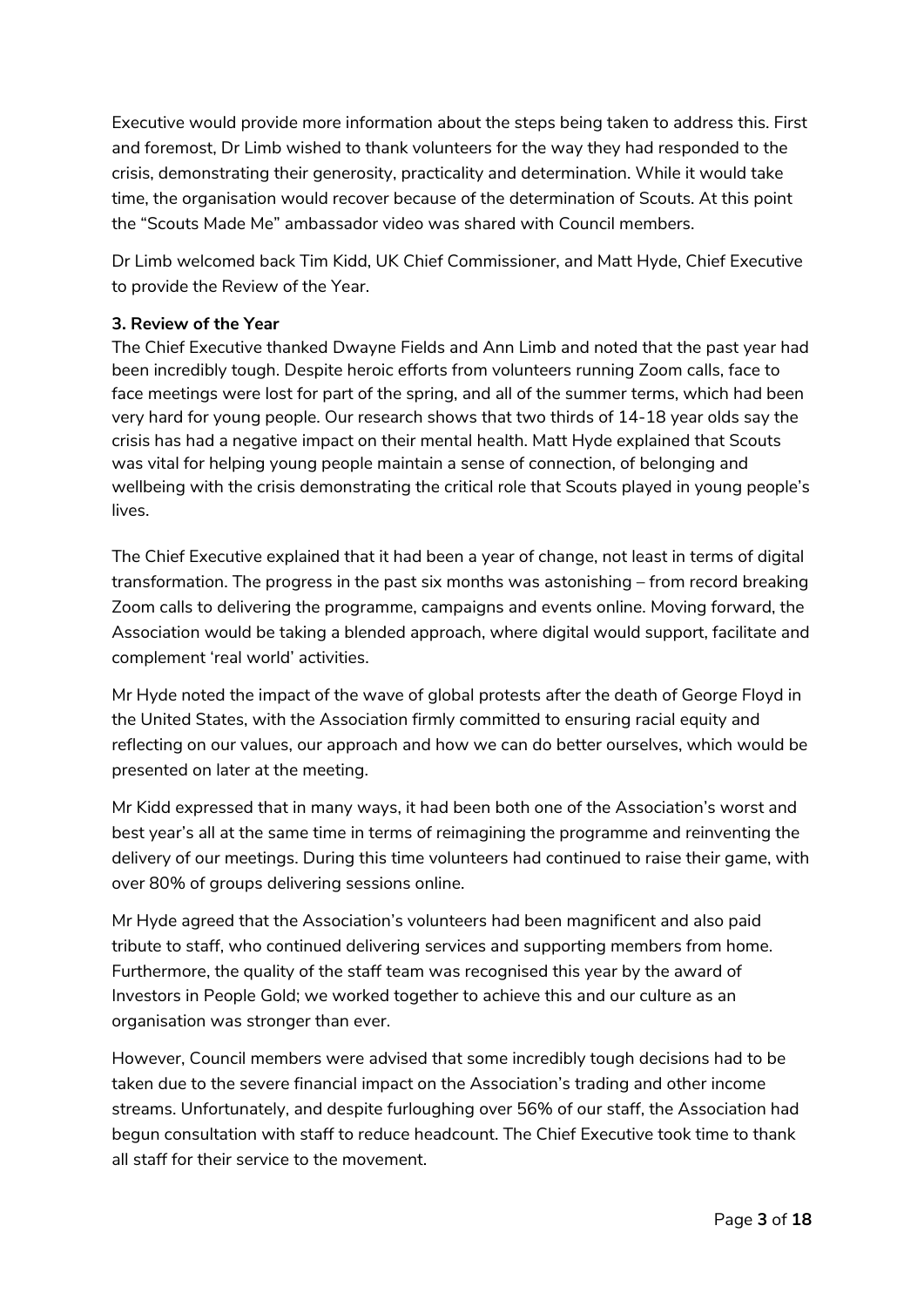The Chief Executive emphasised that there had been good news, despite the challenges. In April we launched Hike to the Moon and in the end an amazing 480,000 miles were hiked together – enough to get us to the moon and back. In the process, over £377,000 was raised including badge sales, which was match funded to three quarters of a million pounds. As a movement, it was the largest sum that the Association had ever raised for good causes. Mr Hyde thanked everyone who took part, and the volunteer and staff team who made it happen. The 24th World Scout Jamboree in July 2019 was also a highlight; Mr Hyde introduced the UK Youth Commissioner, Ollie Wood to provide an update.

The UK Youth Commissioner explained that 40,000 Scouts from 152 nations had taken part in the event jointly hosted by Boy Scouts America, Scouts Canada and the Scouts of Mexico. Over 100 Units and 4,000 young people and volunteers attended from the UK, supported by 60 members of the UK Contingent Team. Mr Wood expressed pride in the 750 International Service Team (IST) members from the UK who supported the event, contributing to a global movement, promoting sustainability, global peace and deeper understanding and appreciation of cultural differences. Mr Wood led Council members in congratulating everyone that took part and also thanked the volunteers and staff who supported and led the whole UK Contingent. A volunteer video was shared from Emma, an Explorer Scout, who attended the Jamboree.

The Chief Executive advised that Council members would now receive an update on the progress across each of our four strategic goals, starting with Growth.

# **i. Growth:**

Mr Kidd explained that the membership grew this year by 0.3%, with an additional 4,000 young people aged 6-18, mostly in the Scout and Explorer sections. 896 new sections opened this year, but 776 had closed. One cause for concern is the decline in Beaver Scouts numbers by over 1,000. Our waiting lists remain relatively static with over 60,000 young people still waiting to join us. One thing remains the same this year he explained – we still need to offer great programme, we still need to offer new spaces for young people and recruit enough adult volunteers.

Mr Kidd explained that we don't know yet exactly how many young people will return as they come back to face to face Scouting. But this new term is a critical moment to see how well our groups can bounce back after the crisis. It's clear we need to work as hard as ever to both retain and recruit more adult volunteers. Our overall volunteer numbers are down 2.2%, mainly due to a reduction in manager, governance and supporter roles.

To support growth, he advised that new tools had been developed and resources on our web site, to recruit and retain new volunteers and young people, and for starting new sections. We've run a successful pilot to test and improve these tools with 40 groups across the country.

Mr Kidd emphasised that our key priority now has to be retaining young people and volunteers to make sure that groups survive. This is particularly true of the groups that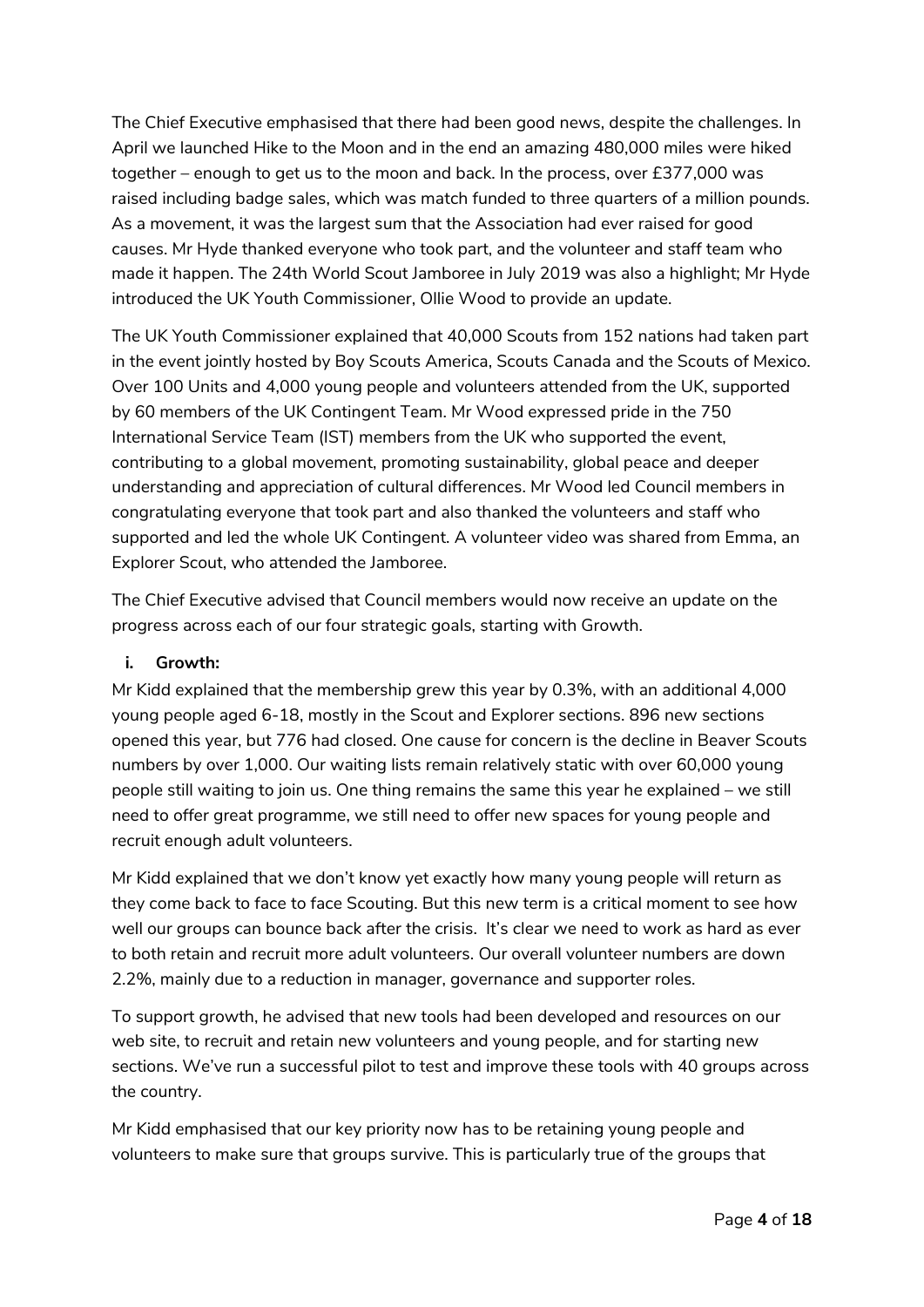we've opened in areas of deprivation, and those most impacted by COVID-19 (such as groups in communities with more BAME members).

We'll continue to seek external funding to support targeted growth work and open new sections. We'll also be looking at new and digital ways to the support planning for growth and recruitment.

# **ii. Inclusivity:**

Mr Cheema explained that as Scouts, we're proud to welcome all young people and volunteers into the movement, regardless of their gender, race or background. We still believe that Scouts is the great leveller and we still believe our diversity should reflect the communities we live in.

This year it was important to publically state our support for race equality and race equity. We as Scouts understand the hurt felt by some communities and individuals. It was an opportunity to restate our commitment to equality and inclusion, while reflecting on our values and acknowledging there is more to do. This is why we've developed an equality, diversity and inclusion action plan which we're now implementing.

In our strategy, we committed to supporting the UK's most disadvantaged communities. I'm pleased to say we've opened 198 sections in the 30% most deprived areas in the UK, reaching more than 3,500 young people.

Numbers of girls and women in the movement continues to rise, including 5,000 more girls, meaning we now have 117,000 female youth members aged 6–25. We also improved the way we record diversity data in the census which will help us monitor this.

Mr Cheema explained that we've also overhauled our training modules and delivered webinars to support members on welcoming those with additional needs. We developed tools to support boards and teams to become more diverse and inclusive. We now have a National Inclusion Volunteer Team to drive our action plan forward.

We're also supporting Scouting in the Muslim community with 35 new sections opening in the past year, bringing us to a total of over 6,000 Muslim members.

Over the next year, we will continue to support all members on equality and inclusion, with more resources, webinars and shared learning. We must also continue to recruit new and different volunteers, and make it easy for them to join and stay.

Mr Hyde added that we have taken some hugely positive steps forward, but there's still lots of work left to do. He explained that inclusion and equity must remain embedded in our culture, and we must approach this part of our work with humility and empathy.

Mr Hyde introduced Ollie Wood, UK Youth Commissioner, who gave an update on our Youth-shaped work.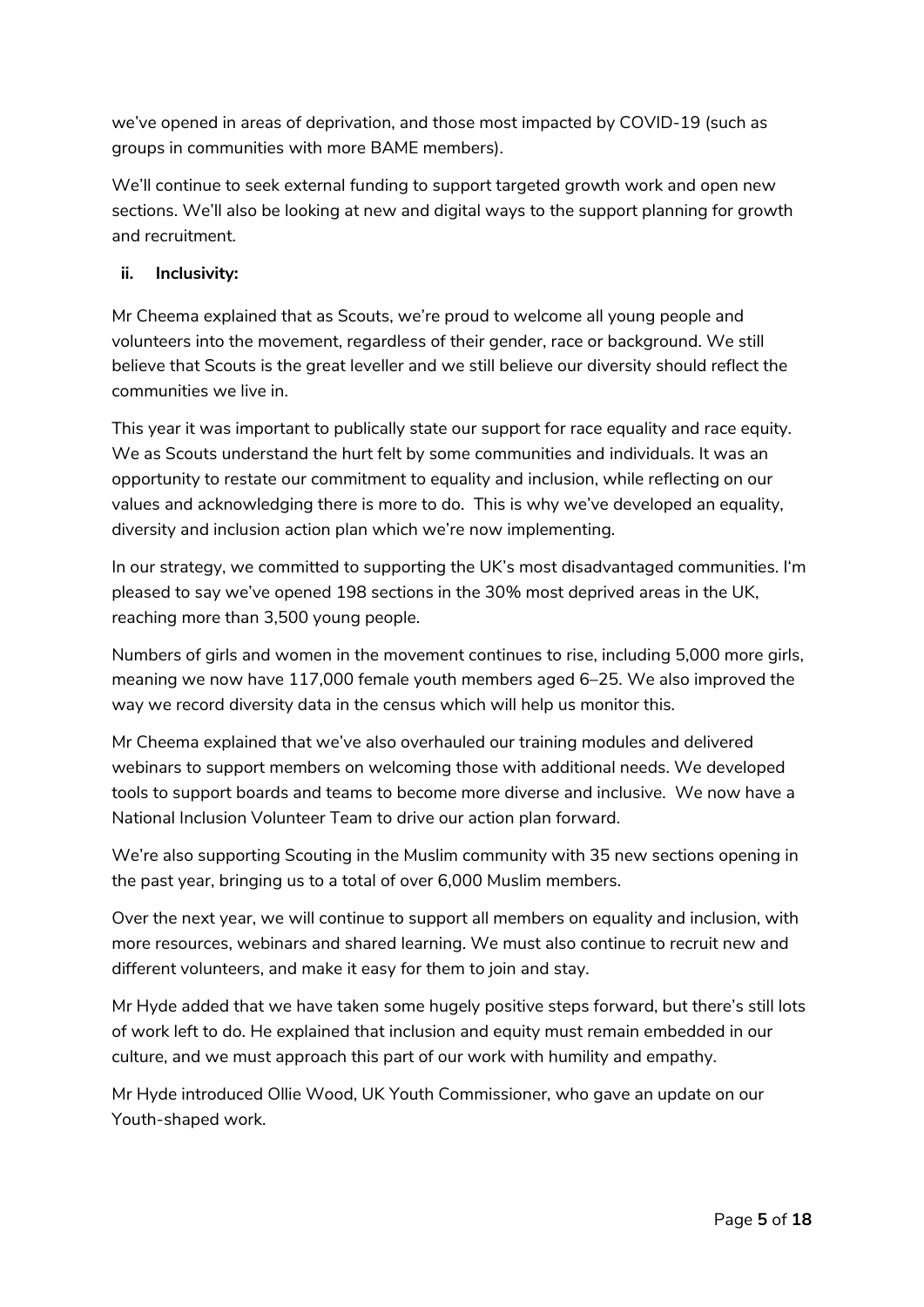# **iii. Youth Shaped**

Mr Wood explained that times are tougher than ever for young people. Their education has been interrupted and there's more uncertainty in the jobs market. That's why it's so important that our young people have opportunities to gain the skills to succeed.

Shaping their Scouting experience is a vital part of this. It gives them the opportunity to step up, speak up and make their voice heard. Not only does this lead to better meetings and activities, reflecting what young people want and need, it supports their personal development too. And it also inspires the volunteers of the future.

Looking at the big picture, we're still encouraging every young person to go for their top award. Let's remember this includes a significant amount of youth shaped work.

Mr Wood was proud to report 583 local Youth Commissioners are in post – an increase of 187 in the past two years. These will have a key role in promoting the new award.

He was also proud of the steps we've taken to introduce a YouShape Award. We asked young people, Youth Commissioners and Section Leaders to give us their ideas and we're now getting ready to launch. Every Scout will be able to pick their own goal and work through the Plan, Lead and Represent segments to achieve it.

#### **iv. Community Impact**

Ms Moore explained that if ever there were a year when we needed to show our support for those in our communities, then this is it. Rhian was proud to note the difference that had been made, from the mental wellbeing campaign #3ForThree for young people, with Mind and other partners, to the Care for Care Homes project working with British Red Cross.

Ms Moore reminded Council that there's a double benefit. We're supporting people in our communities but we're also helping young people develop skills for life and gain their top awards.

The way we support this Community Impact is with our campaign, A Million Hands. And advised Council of the launch in Parliament back in November, with Tim Peake, and the Community Impact Group, and the excitement and energy that was felt in the room as the new themes and partners were launched. Ms Moore noted that it was young people themselves who chose those themes. That's youth shaped Scouting in action.

Ms Moore was pleased to report positive progress in this area. Over the last year, sales of Community Impact Staged Activity Badges rose by 25%. This builds on the initial sign up of a quarter of a million people to take part in the campaign.

Ms Moore explained that this is not about words, it's about action. We've genuinely improved lives. We've delivered nearly 100 activities and resources working with our young people and charity partners. She acknowledged the huge amount of work it takes at a National level to make these partnerships happen. It makes such a difference locally,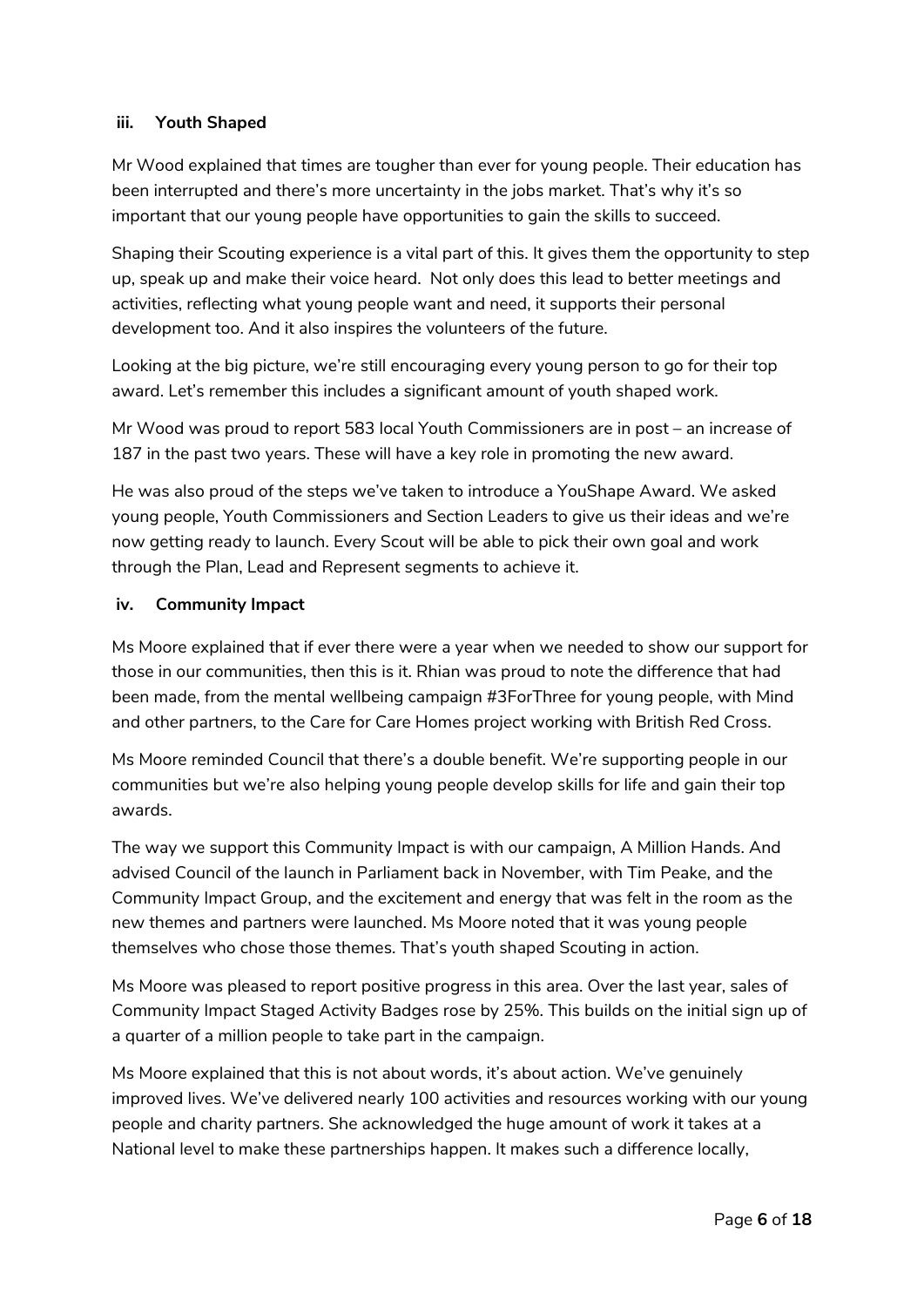improving the quality of our young people's experiences. Ms Moore thanked our Million Hands partners.

Mr Hyde Thanked Rhian. He acknowledged the incredible work described and advised that we should not lose sight of why we do what we do. It's about changing lives for the better. It's about gaining those fantastic skills for life. He explained that it's so important we keep track of the impact of Scouts on young people through our Scout Experience survey, and shared some of the key stats as follows:

- Scouts are more likely to be better problem solvers
- They score higher in leadership, and are more likely to be team players
- They're more likely to give time to their communities and more likely to vote
- Significantly, our Scouts are more likely to get on with people of different faiths and cultures.

Mr Hyde invited Ollie Smith, to explain the difference Scouts had made to him over the last year in a world in lockdown. Ollie shared a video with members of the Council.

# **v. Protect**

Mr Kidd explained that the safety of all our members remains – and will remain, our number one priority. So much so, that we've now added a fourth pillar to our strategy – Protect. It's about protecting not just our movement during this incredibly difficult time, but continuing to protect our members from harm.

Managing risk is something we do all the time in Scouts, a skill that we help our young people develop too.

Mr Kidd advised that we renewed our focus on safety this year, even before COVID-19 made its presence felt, and we improved our policies and processes. Key to this was reviewing our safety training, including the information and resources we share. It's vital that every volunteer completes this training, and that it's properly recorded. Mr Kidd explained that it's critical that each one of us understands our own responsibilities and knows where to find the information we need and expressed thanks to those who have helped to make this happen.

Mr Kidd explained that we will continue to review our safety policy each year annually and keep it in line with best practice. Our Board of Trustees will continue to receive an update on safety matters at each of their quarterly meetings. Annually, they receive a full report of the activities of the Safety Committee and a detailed overview of trends and statistics.

Let's maintain this commitment to safety. We owe it to our young people and we owe it ourselves. We're proud that safety is part of our culture, and its right we keep this at the top of our agenda.

#### **vi. Programme**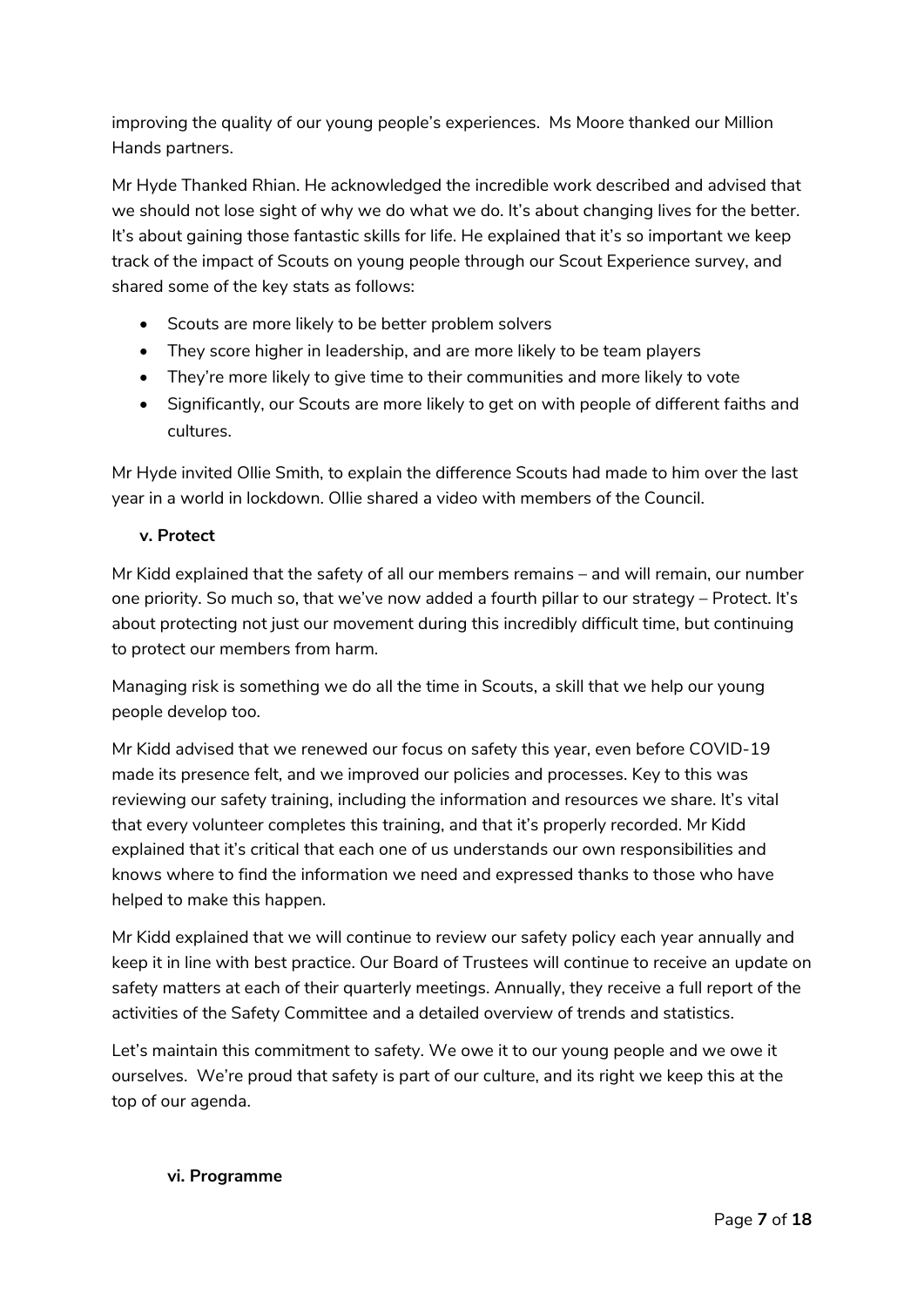Mr Hamilton explained that we've done what we said we'd do, which is to deliver high quality, easily accessible activities to support badges and awards within our first three sections – over 800 in total. He acknowledged that this was an astonishing amount of work, and these are being used, week in and week out. The feedback has been tremendous. Mr Hamilton expressed his thanks to the volunteers and staff who've been driving this forward. This has made such an impact on the ground, making programme planning and delivery so much easier.

These activities came into their own when we used them for The Great Indoors pages, providing activities for parents and carers to try with their children during lockdown. Over half a million families across the UK accessed the activities to support home learning.

Mr Hamilton explained that we were especially pleased to launch the new Great Indoors Staged Activity Badges – our first ever for both Scouts and non-Scouts. The requirements gave young people a taste of our balanced programme and it was a good introduction to Scouts for many outside the movement.

Mr Hamilton explained that planned work had been severely impacted by COVID-19. However we are still improving functionality to make our programme planning tools even easier and more useful for our volunteers. More of this will be shared as it comes online.

Work is continuing on the roll out of ready-made programmes for Beavers, Cubs and Scouts. Our partners continue to provide strong support for our programme and add a lot of value – and we're continuing to integrate this content into our programme planning tools. Mr Hamilton thanked you to our partners for their support.

Tim Kidd explained that he was hugely impressed by the great work we're doing with our programme and in particular would like to pay tribute to the work done by volunteers and staff preparing to get Scouts back together safely.

#### **vii. People**

Mrs Sharpe acknowledged that it is our volunteers who support young people on the ground. She explained that we can provide the events, the support, the training and the infrastructure, but it's our volunteers who deliver it. We need to constantly think of ways of supporting you better, make training easier, as well as attracting new volunteers from diverse backgrounds.

Mrs Sharpe explained that a key piece of work, before the crisis struck, was reviewing the volunteer journey. A huge amount of research went into this, with two key focuses – how do we make the Scouting experience easier and more enjoyable for our volunteers? We've learnt a lot from the thousands who shared their insights.

We are looking at what other people were doing - brilliant things like Park Run and Good Gym, and all sorts of other innovative organisations. We were looking to spot trends, and see what great volunteering looks like. All this has helped us reimagine how we welcome,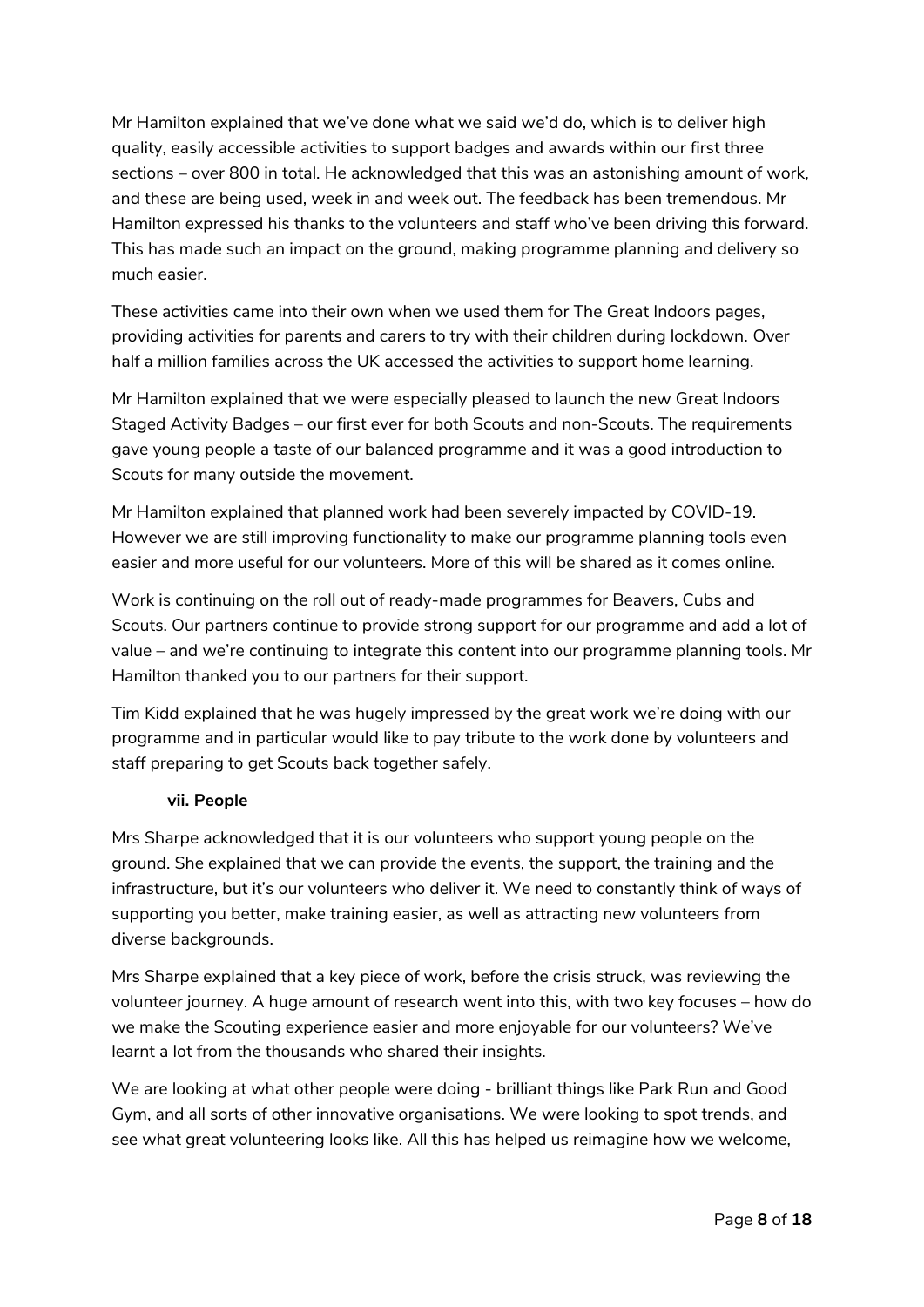support and train our volunteers, and we'll see the benefits of this over the next few months and years.

Mrs Sharpe explained that to remain relevant and truly be inclusive it was essential that we developed a clear equality, diversity and inclusion strategy, supported by our brilliant new Inclusion Volunteer Team. They're helping us deliver better training and resources and ultimately extending our reach. We should also mention the excellent work that went into our core inclusion modules and in the new autism training and resources.

We're proud to continue to bring Scouting to new and different communities, especially areas of social deprivation. However she explained let's not forget it's often these newer groups, without established premises of their own, that are made most vulnerable by COVID-19. Having made such great progress we need to do everything we can to support these groups.

The Board has now taken the decision to proceed with the roll out of Scouting for 4 and 5 year olds, but not just yet.

This was taken after close scrutiny of the 21 pilots funded by the Department of Education. As a reminder, these were all in areas of deprivation. But this wasn't just an academic exercise; we supported over 350 young people and engaged nearly 90 volunteers.

A further six pilots in London, funded by the Mercers started in October 2019. We're continuing to work on extending our reach and piloting more partner and family-led models. But in summary, we're now moving ahead with early years, but will need to think carefully about the right time to launch.

The Centre for Research in Early Childhood said that the programme we were offering to the children in the pilots is having a positive impact, supporting personal, social and emotional development, as well as communication and language. There's also considerable evidence that as we engage new families, this will help bring in new volunteers from new and different communities. Mrs Sharpe thanked Council members and the early years team who have believed in this all the way – you're the ones who've helped those 4 and 5 year olds get the best possible start in life.

Matt Hyde noted that it's incredible to think how far we've come with Early Years – taking the germ of an idea from Summit 17 and building on years of experience in Northern Ireland, nurturing it, bringing in some of the best minds in the sector to work on it. And then there was the support from our volunteers, our funders, the wave of enthusiasm and energy created by the pilots, to the place we're in now. He explained that he had been to those pilots and they were truly inspiring and thanked the volunteers and staff who've taken us this far. He acknowledged, there's a long way to go yet, and more work to do, but he genuinely believe we're making history.

**viii. Perception**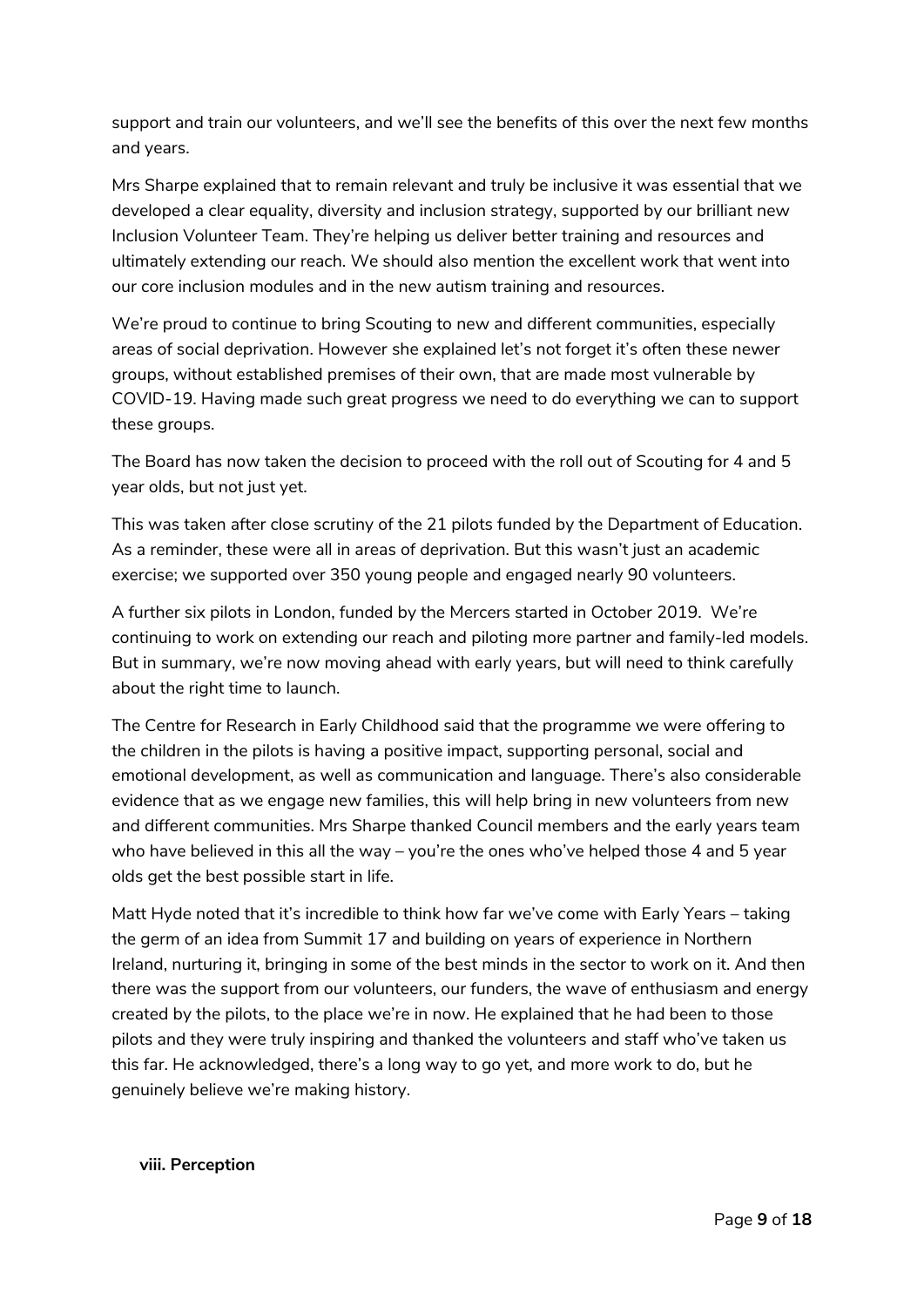Ollie Wood explained that positive public perception is vital to almost every part of our work. When we present a consistent image, speak with one voice and promote our Skills for Life message, we're more visible, better understood and better supported. Mr Wood acknowledged and thanked the thousands of volunteers who have made huge efforts to update their materials and switch to our new brand. Over 90% of Counties are now on brand, and Districts and Groups are not far behind.

However because of the impact of COVID-19 we realised we had to take pressure off groups, which is why we've delayed the deadline for the switchover to our new brand to May 2021. We're continuing to offer support with the brand centre, webinars and resources and this remains important work to complete.

Not only have we been winning awards for our brand, including Gold at the Transform Awards, we also delivered a number of skills campaigns – on empathy, active listening and resilience. They've helped the public understand what we do, and generated millions of impressions for our hashtag #SkillsForLife.

Mr Wood explained that we've also been more visible than ever – not just with an expanding social media presence, and videos like the ones you've seen today, but on digital billboards across the country. We've also attracted astonishing media coverage for our Hike to the Moon, Great Indoors and Great Indoors Weekender campaigns. This is about showing the public the difference we make, proving our relevance and building trust – he advised that public perception is improving in all of these areas.

Mr Wood reflected on the movement wide consultation that took place on uniform: what we wear as Scouts – with over 26,000 people taking part. We made recommendations to the Board, who gave their approval for the next stage of the review to proceed. This is one area we've paused due to the crisis, but we'll pick this up again at the right time.

Finally, Mr Wood paid tribute to our Chief Scout and brilliant team of Scout Ambassadors, including Dwayne, who have supported us so well this year. Almost every one of them has done a Facebook Live. They've played a powerful role in changing public perception of Scouts – for example Megan and Dwayne supporting the Weekender, Tim Peake getting involved in our Hike to the Moon campaign and Ed supporting Care For Care Homes. From TV, radio, online and print interviews, they've been tireless in their support.

Mr Wood advised that Bear celebrated his 10th anniversary as Chief Scout last year – visiting over 5,000 Scouts as part of his Bear in the Air. This year, due to the impact of COVID-19, we had to make do with 'Bear on the Air' at the Great Indoors Weekender - but he was just as inspiring.

Matt Hyde explained that some of our plans continue; some of them are on hold. We must now make choices. We can't do everything – only those things that are vital – and the biggest piece of work is protecting those made most vulnerable by the crisis.

He advised of our priority which now is to recover and rebuild. And rebuild we will, learn from everything along the way. He advised that by working together, we will see a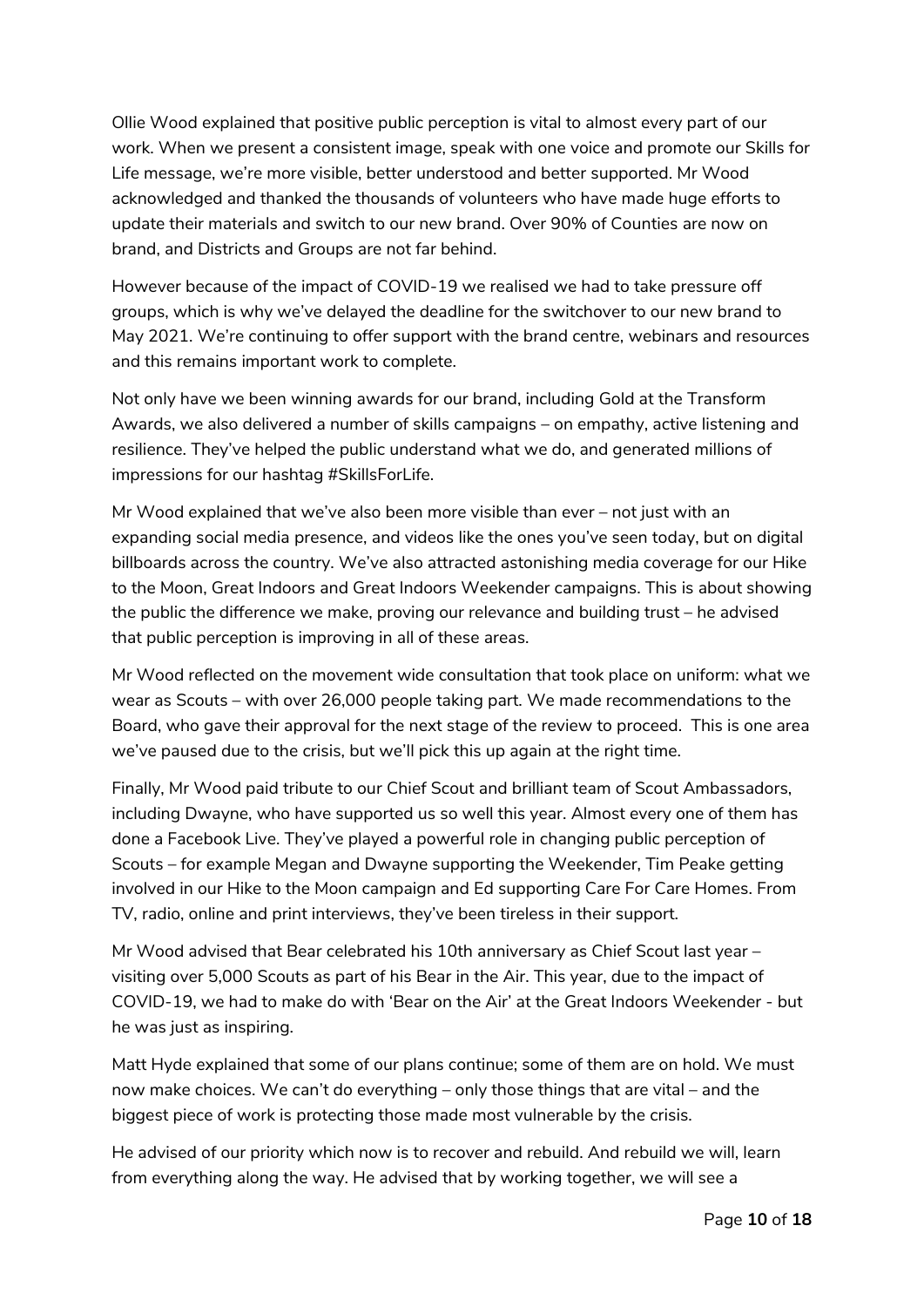resurgence of Scouting. We'll emerge better and stronger. He left with a reflection 'Never be afraid to fall apart because it is an opportunity to rebuild yourself the way you wish you had been all along.'

Tim Kidd advised that completed the review of the year, and welcomed Dr Ann Limb.

# **4. Apologies**

Dr Limb reiterated that the President, His Royal Highness The Duke of Kent, very much regretted that he was unable to attend the Annual General Meeting. The Chief Scout was also unable to attend. Apologies from 6 members of the Council had been received.

A warm welcome was extended to the Association's Vice Presidents in attendance – John Beresford and Wayne Bulpitt.

Dr Limb reminded Council members that they would need to participate in the meeting by electronically voting at various points. It was noted that there was a very small number of participants in attendance who were election candidates and staff rather than Council members, whom were aware that they could not vote. Dr Limb confirmed that voting data would be verified and shared in the minutes of this meeting, available in due course.

#### **5. Minutes of the Annual General Meeting held on 7 September 2019**

The minutes of the AGM of the Council of the Scout Association held on the 7 September 2019 were approved and signed.

# **6. Annual Report and Accounts**

Dr Limb reported that in accordance with the Bye Laws, the Annual Report and Accounts had been formally approved and adopted by the Trustees before presentation to the Council. The Report was not required to be formally adopted by the Council. However, the Report must be presented to the Council and members continued to be entitled to ask questions on its content.

#### **FINANCES: Gordon Boyd, Treasurer, presentation on the 2019/20 Annual Report and**

#### **Financial Statements**

Mr Boyd explained that we have faced unprecedented challenges over the last six months. These have meant we have had to pause some of our planned work to divert our resources to the most pressing need: namely that we continue to deliver essential services to our groups, and support them in every way we can.

However, he reflected on the excellent work that was completed during 2019-20, including the delivery of our programme planning tools, the early year's pilots, and the UK Contingent who represented us so well as the 24th World Scout Jamboree. More recently, he highlighted the delivery of the Great Indoors initiative, the Hike to the Moon and The Great Indoors Weekender.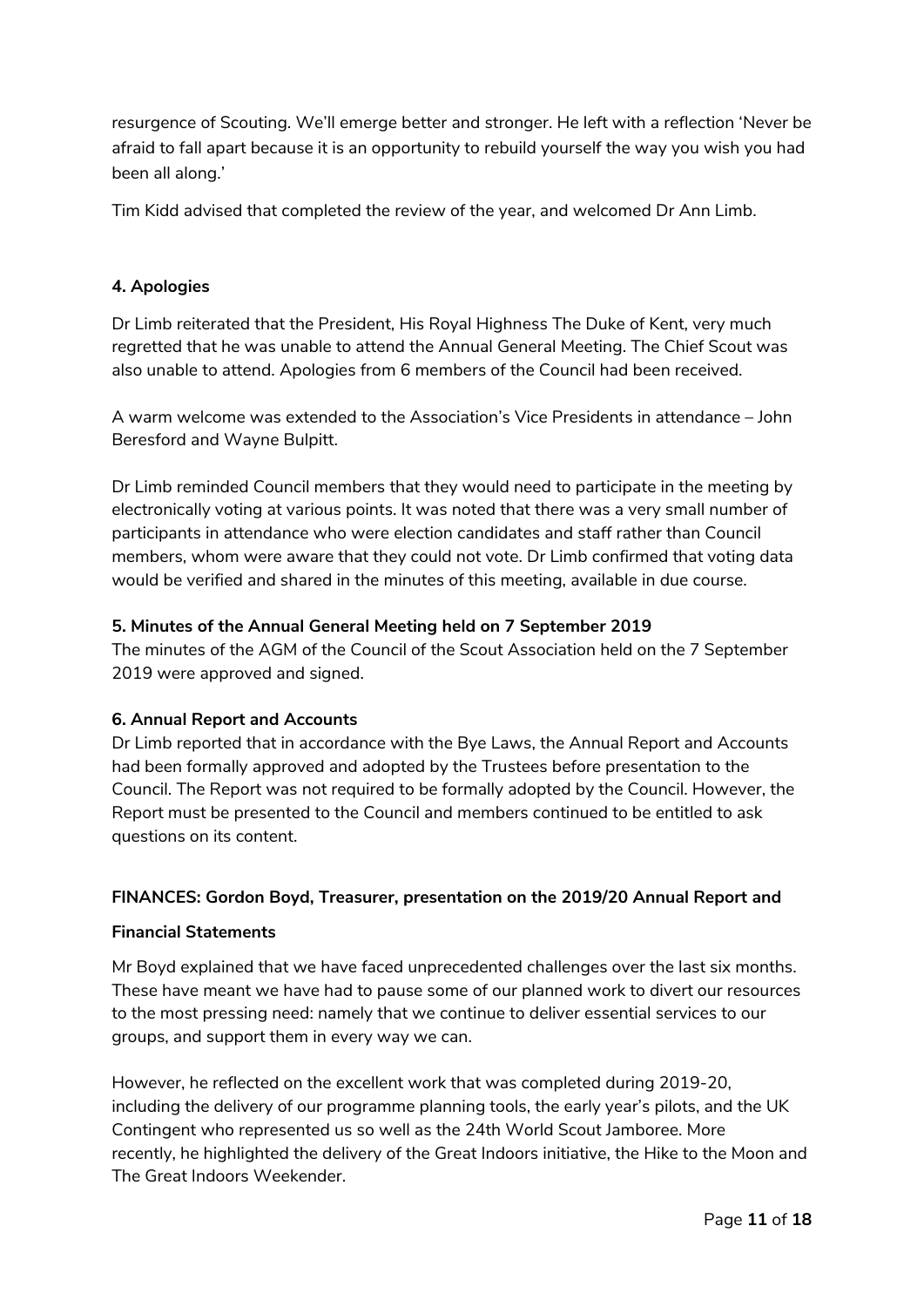Mr Boyd noted that the crisis has had a severe impact on our finances, which has meant we are having to take tough decisions and draw on our reserves. However, as ever, we will continue to carefully manage our finances and do we have to, to make sure that the movement continues to prosper into the future.

Before commencing a brief overview of the Scout Association's finances over the last 12 months, Mr Boyd thanked the significant number of financial supporters we have. Explaining that without their support, we wouldn't reach as many young people with skills for life as we have over the past twelve months. From the Pears Foundation, Mercers, HSBC to Go Outdoors and major donors – there are too many to mention here, with a full list in our Annual Report.

The Annual Report is an important, public document, and is chiefly accessed online. To reflect this, and also save costs, this year's Annual Report is a digital document and we are not producing printed copies. But that has no impact on the quality of the content.

On pages 3 to 18 of the Annual Report, the Trustees outlined the Association's strategic aims, achievements and performance over the last year. Along with the introduction from our Chair, Matt sets out how we have positively responded to COVID-19, and our UK Chief Commissioner highlights the priority of safety in supporting and enabling our members.

Pages 19 to 22 set out the 'Theory of Change', describing the impact we make. Our Theory of Change has developed so that we can better measure the impact we have on young people, allowing us to improve what we do, prove to funders and decision makers the benefits of supporting Scouting, and make better decisions as an organisation.

At the end, pages 58 to 62 describe how we operate, and the rest of the Annual Report presents our financial result for 2019/20.

#### **Income**

The Council noted the content of the presentation slide which showed the income we have received in each of the last 10 years and how it has been generated – including both restricted and unrestricted income.

Total income received last year was £53m, of which £2.5m was restricted. Significantly, last year we had the hugely successful World Scout Jamboree in America, and this brought in £15m income. Excluding this income and the £1m received for a property sale, like for like income was fractionally below the £37m income in the previous year.

Our trading activities had mixed results for the year. Our retail and sponsorship activities both had increased income, although less profit. But our hostel and conference centres struggled and saw events and income fall. Overall trading income was up £0.4m at £12.8m.

Income from our charitable activities includes income from activity centres, National Events and insurance commissions. Excluding the WSJ, income from charitable activities was slightly up at £30.5m.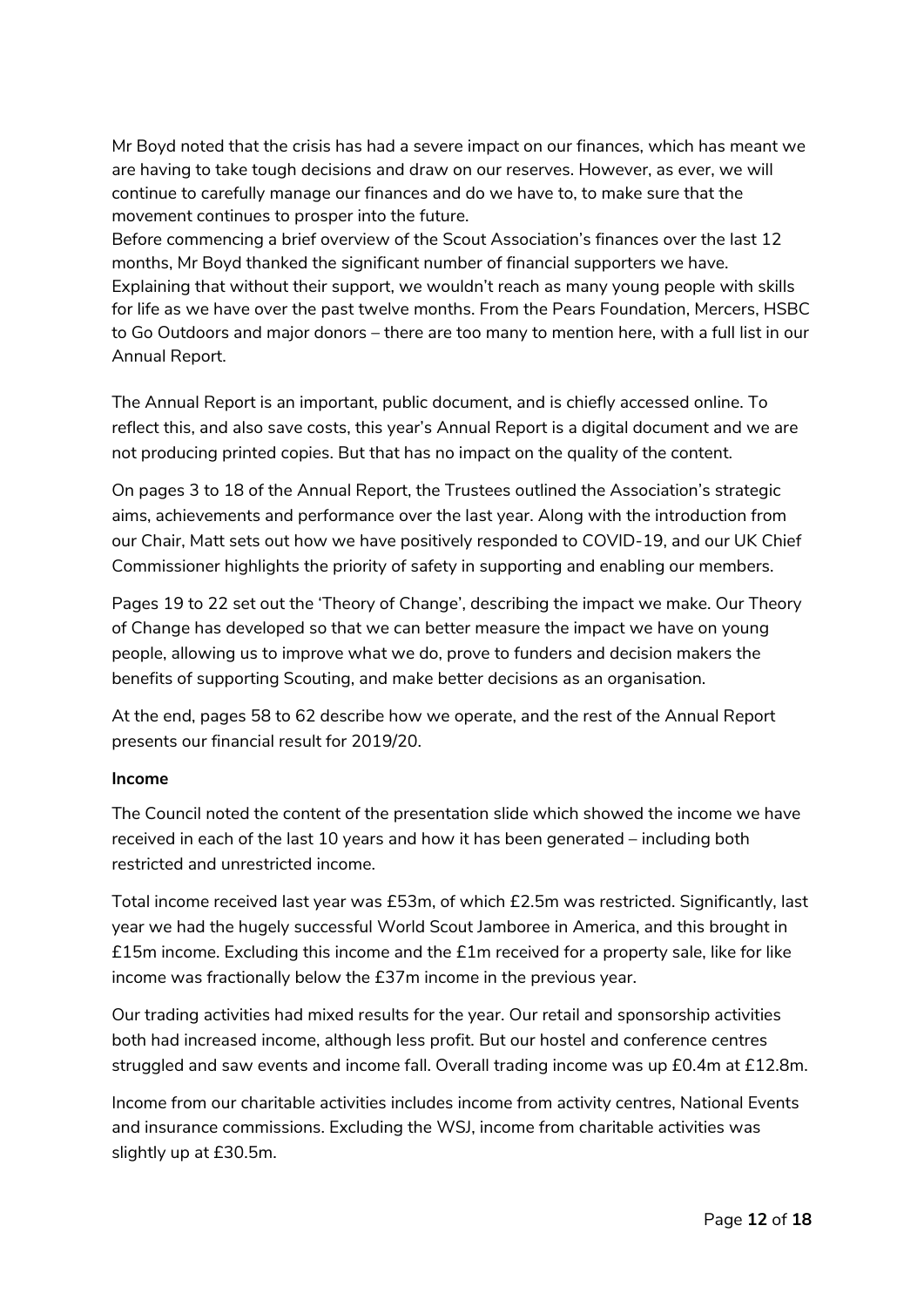Donations and legacies income is difficult to predict and tends to fluctuate. The proportion of this income is usually weighted to restricted donations, which increased by £0.7m to £2.1m. However, unrestricted donations were down £1.0m at £0.5m. The restricted income enables us to continue to provide grants for development work in deprived areas and support our future work in schools.

Investment income is now a relatively small part of the overall total as we have reduced our reserves to be in line with our reserves policy. Despite investment yields remaining low by historic standards, income was up at £0.7m.

So far we have looked at total income, but of course that is only part of the story as for most income streams we also incur costs. So let's spend a few moments looking at net income (that is income net of the costs incurred to generate that income).

# **Net Income**

Looking at unrestricted income only, Council noted how each net income stream has contributed to total unrestricted net income of £18m.

Contributions from our insurance business and profit from Unity and Events and Conference Centres comprised 7% and 4% of the total. Profits from Scout Shops contributed a further 17% in what, as we have noted, was a mixed year of trading.

Membership subscriptions continue to be our largest source of unrestricted income by far at around 65% of the total and brought in £12m.

#### **Membership fees**

Membership fees are collected only from young people, under 18 years of age. To meet the increased costs of safeguarding there have been increases in previous years, and to support the movement, the plan had been for continuing incremental increases.

Fees of £28.50, after the prompt payment discount, were received in April 2020 for the year to March 2021. For the year to March 2022, consultation with the members of the Council was held and it was concluded that an increase of £7.50, with proposal to ring-fence £1.50 towards the hardship fund will be applied to membership fees.

We continue to see significant cost pressures in a number of important areas. Reflecting COVID-19, in preparing budgets, we have had to plan for a reduced number of paying members, and projected membership income is shown on the next slide.

#### **Membership income**

The information presented brought together membership fees and young people numbers, to show total membership income. The past trend has been for a steady increase in member numbers, but in modelling future income and expenditure we have taken a cautious view. The effect of COVID-19 is budgeted to mean a 30% reduction in the number of young people paying fees.

Even after heavy cost reductions, to limit the budget deficit so reserves are not completely exhausted, and so we can ensure continued safety for all members, an increase in membership fees is necessary. Hence the proposed £7.50 increase in April 2021.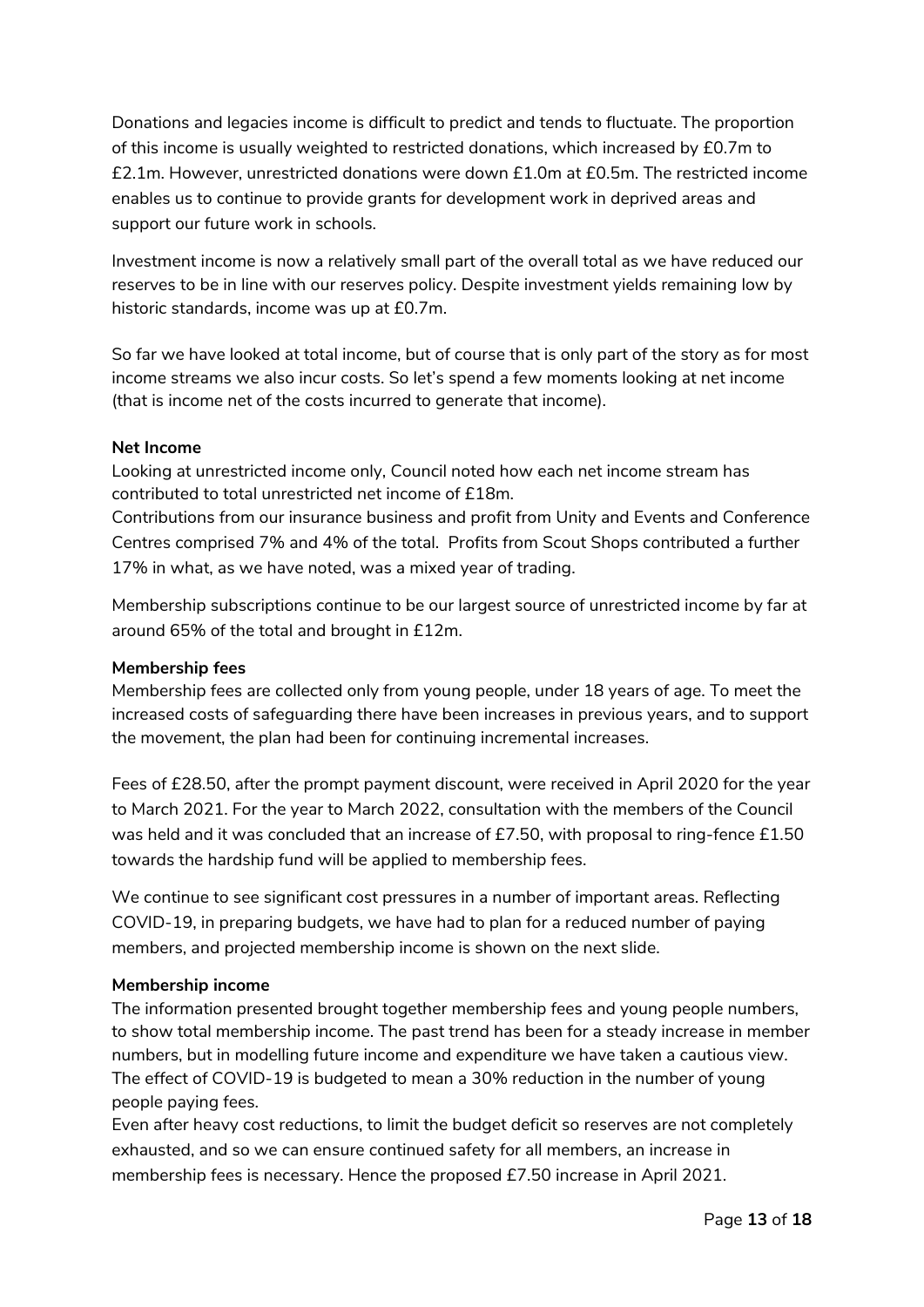#### **Spend on charitable activities**

The services, which The Scout Association provides to the Movement, continue to face considerable cost pressure, particularly in the areas of vetting and safeguarding.

As you would expect, the financial activities summary in the Annual Report shows that our largest area of expenditure is related to charitable activities. This year the expenditure is boosted by the WSJ, and this adds £15m to give £46m, out of a total spend of £55m. This spending, delivering our objectives, has increased by £1m on a like-for-like basis from the previous year.

Looking briefly at each area of charitable expenditure in turn, here are some highlights of what our spending has provided. Running clockwise from the top:

Under Youth Programme, our new digital planning tool is working to provide more than 800 activities and a selection of pre-planned programmes that are immediately available for our volunteers. With lock-down we quickly provided The Great Indoors, so young people can continue to learn new skills.

Development of Scouting has enabled us to open 198 sections in the 30% most deprived areas in the UK. Our trials of Scouts for four and five year olds, focusing on the most disadvantaged areas in the UK, have had excellent results, and independent assessment of their positive impact.

Adult support and training has seen the development of new modules on diversity and inclusion. We have created a new suite of tools on the website for recruiting and keeping new volunteers.

Finally, under Support and services to the Movement we had thousands of responses to our research on how to make the volunteering experience even better. We are starting to test a new and improved way to volunteer at Scouts.

You will recall that Total Income generated in the year was £53m and therefore after deducting total expenditure of £55m, the operating deficit for the year was £2m.

#### **Reserves**

Pages 32 to 34 of the Annual Report summarise the consolidated financial results of the Association. In the Statement of Financial Activities at the bottom of page 32 we show the operating deficit of £2m for the year, and below that, gains and losses from pensions and currency transactions, giving a total increase in funds of £0.9m. The slide on reserves shows this £0.9m increase in our total funds, highlighted at the bottom in blue.

Our general funds, or free reserves circled in green at the top of the slide show a decrease of £4.1m from £10.5m to £6.4m. The reduction is made up of the £2m operating deficit, £1m from a loss on investment values, £2m for a payment to the Pension Scheme, and a positive £0.9m with a net reduction in the value of fixed assets.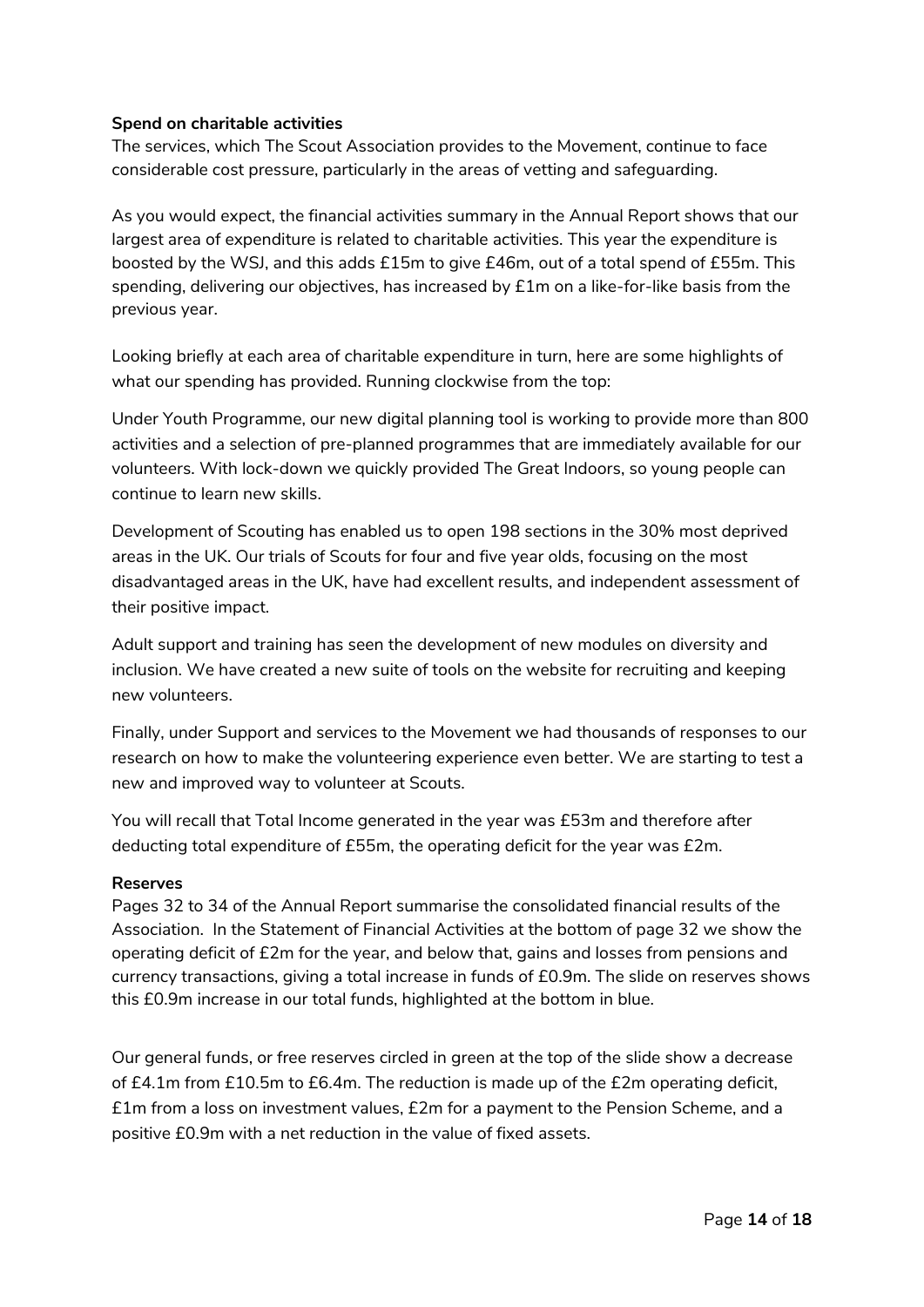Our reserves policy continues to be to aim to hold cover for 3 to 6 months unrestricted expenditure, up to £10m. Our general funds of £6.4m give us about 4 moths cover. So although we remain in our target range, we would look to build our reserves back up in future years.

We hold reserves to preserve our services against risks and financial uncertainty. In these troubling uncertain times they are giving us that protection.

The Pensions Reserve, is a negative figure reflecting the deficit in the pension scheme. The Pension reserve relates to the Association's defined benefit scheme, which is closed to new members. The liability has decreased significantly by £5.5m to £4.8m. In part this shows the benefit of the £2m payment out of general funds. The actuarial assumptions do vary, and last year there was a reduction in inflation and mortality assumptions that also reduced the deficit.

The valuation of the Pension Scheme for the accounts follows prescribed calculations, and is different from the full triennial actuarial valuations, which determine what deficit payments need to be made. The triennial valuation as at 31 March 2019 was completed last year and similarly showed an improved position. The funding level, comparing assets over liabilities, improved from 78% in 2016 to 84% in 2019. The pension scheme continues to be an unwelcome cost, but the trustees have agreed a deficit recovery plan at the same annual cost that aims to clear the liability in a few years. The appointment of a corporate trustee for the pension scheme and action already taken on investments look to reduce future risk.

#### **Challenges ahead**

The Association faced a number of financial challenges:

- Manage the finances in the new Covid reality with challenges to all our income streams due to curtailment to face to face Scouting.
- To build our depleted reserves back to levels to sustain the activities and to maximise the potential income from all our assets.
- To continue to obtain value for money from our business, assets and activities, for the benefit of our membership.
- Build a sustainable business model for the long-term.
- To invest in Skills for Life that will contribute to the growth and development of the Scouts

My Boyd explained that last year he said that our finances were in good shape and that our reserves should allow us to weather short term unexpected events. He hadn't realised they were going to be so cruelly tested.

The Annual Report includes analysis and emphasis on our ability to continue as a going concern, and this had considerable scrutiny from the auditors. We do have a strong cash position. We have readily available investment reserves, and we have arranged overdraft and loan facilities with Barclays Bank to give added protection.

COVID-19 creates great damage and uncertainty, but we have continued to manage our finances so we are best able to continue making Scouts available.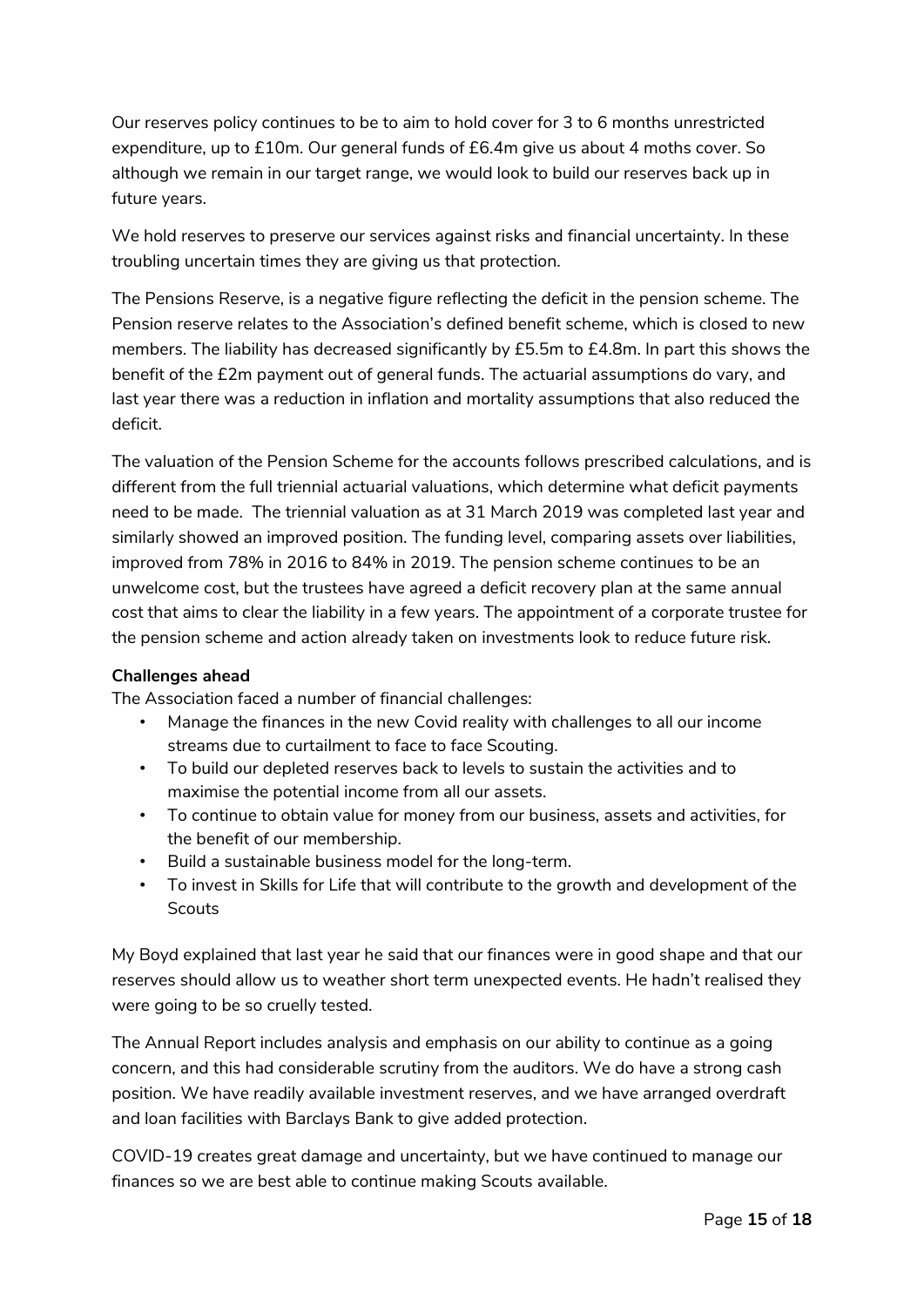The governance structure continues to provide a robust framework to ensure the Association's finances are managed in a controlled fashion. Comprehensive and detailed monitoring of our finances and risks are undertaken by the Finance and Risk Committees and overall oversight is provided by the Board. All of this supports all our efforts to spend our money wisely and to focus on delivering the strategic objectives agreed by the Movement.

He thanked his fellow members of the Finance Committee and the Finance team at Gilwell for their hard work in preparing the accounts and for keeping control of our finances during the course of the year.

Mr Boyd commends to Council the 2019/20 Annual Report and Financial Statements.

# **7. Elected Members of the Council**

On the proposal of David Branagh, seconded by Rhiannon Wells, both Members of the Board of Trustees, the Council approved unanimously the election of the following Elected Members of the Council for a period of three years 2020-2023.

| Rudolf Plaut            | President, Scouts Cymru                          |
|-------------------------|--------------------------------------------------|
| Ian Donald McKenzie     | Member, The Scout Association Trust Corporation  |
| Debra Morris            | Member, The Scout Association Trust Corporation  |
| Paul Weeks              | Members, The Scout Association Trust Corporation |
| Reverend Dr Hugh Osgood | Moderator, Free Churches Group                   |

# **8. Appointed Members of the Board of Trustees:**

Dr Limb addressed the Council about the Board of Trustees, explaining that at the beginning of the year a search process had been initiated to find a new Treasurer and a robust recruitment process was followed to find a suitable candidate. Dr Limb was pleased to present Mike Ashley as the proposed candidate.

*Mike Ashley was placed in the digital lobby while the vote was taken.*

Lexie Sims (Trustee) proposed the appointment of Mike Ashley as Treasurer of The Scout Association for a three year term, and Michael Wood Williams (Trustee) seconded the proposal. The Council voted unanimously in favour of the proposal.

*Mike Ashley returned to the meeting.*

Dr Limb congratulated Mike Ashley on his appointment for the period 2020-2023.

#### **9. Alteration of Royal Charter and Bye Laws**

Dr Limb explained that Council members had received details about the proposed amendments to the Bye-Laws and Royal Charter. The proposed amendments were to allow for the role of President to be shared between two people jointly.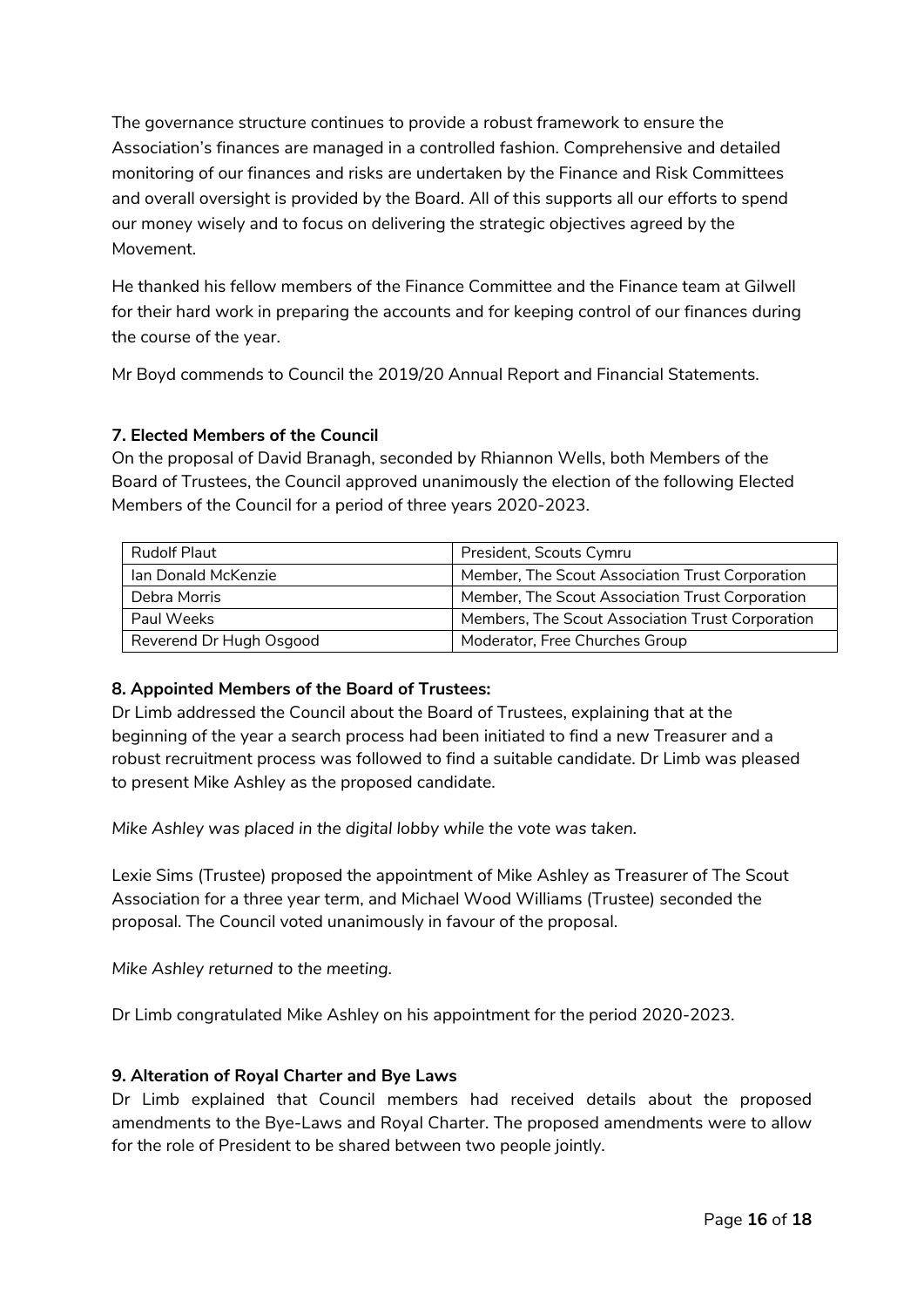The Duke of Kent was currently the President of The Scout Association and the intention was that he would at some point share the role with a second member of the Royal Family. Together, they would act as Joint Presidents. The appointment of the President of The Scout Association was within the gift of Her Majesty The Queen as Patron of The Scout Association, who had indicated her approval for this suggested arrangement.

The Association would therefore need to make some minor amendments to the Royal Charter and Bye-Laws in order to clarify how the powers of the President could be jointly exercised by the two Joint Presidents.

Matt Mills (Trustee) proposed the motion, which was seconded by Gareth Jones (Trustee). Dr Limb advised that the motion would require approval from 75% of those members present.

The Council voted unanimously in favour of the motion, which was carried.

# **10. Elected Members of the Board of Trustees**

Dr Limb informed the Council that this year the call for candidates for the electoral colleges of England North, England South and Northern Ireland resulted as follows:

- One vacancy and three candidates for England North College.
- One vacancy and five candidates for England South College.
- One vacancy and three candidates for the Northern Ireland College

Details of all candidates were sent to Council members at the end of July and voting was held online.

Dr Limb read the names of only the successful candidates but noted that details of the votes cast were available should Council members be interested. The successful candidates were:

- **England North – Peter Oliver**
- **England South – Liz Walker**
- **Northern Ireland – David Branagh**

Peter Oliver, Liz Walker and David Branagh were duly elected for the period 2020-2023, subject to them remaining a Member or Associate Member of the Association.

#### **11. Elected Youth Member of the Board of Trustees**

Dr Limb advised the Council that there was one vacancy and two candidates for the role. The Chair explained that the Association wanted to make the election process as positive as possible for all candidates and explained that we would work with candidates who were unsuccessful on this occasion to harness their enthusiasm and to support their continued development as volunteers within Scouting.